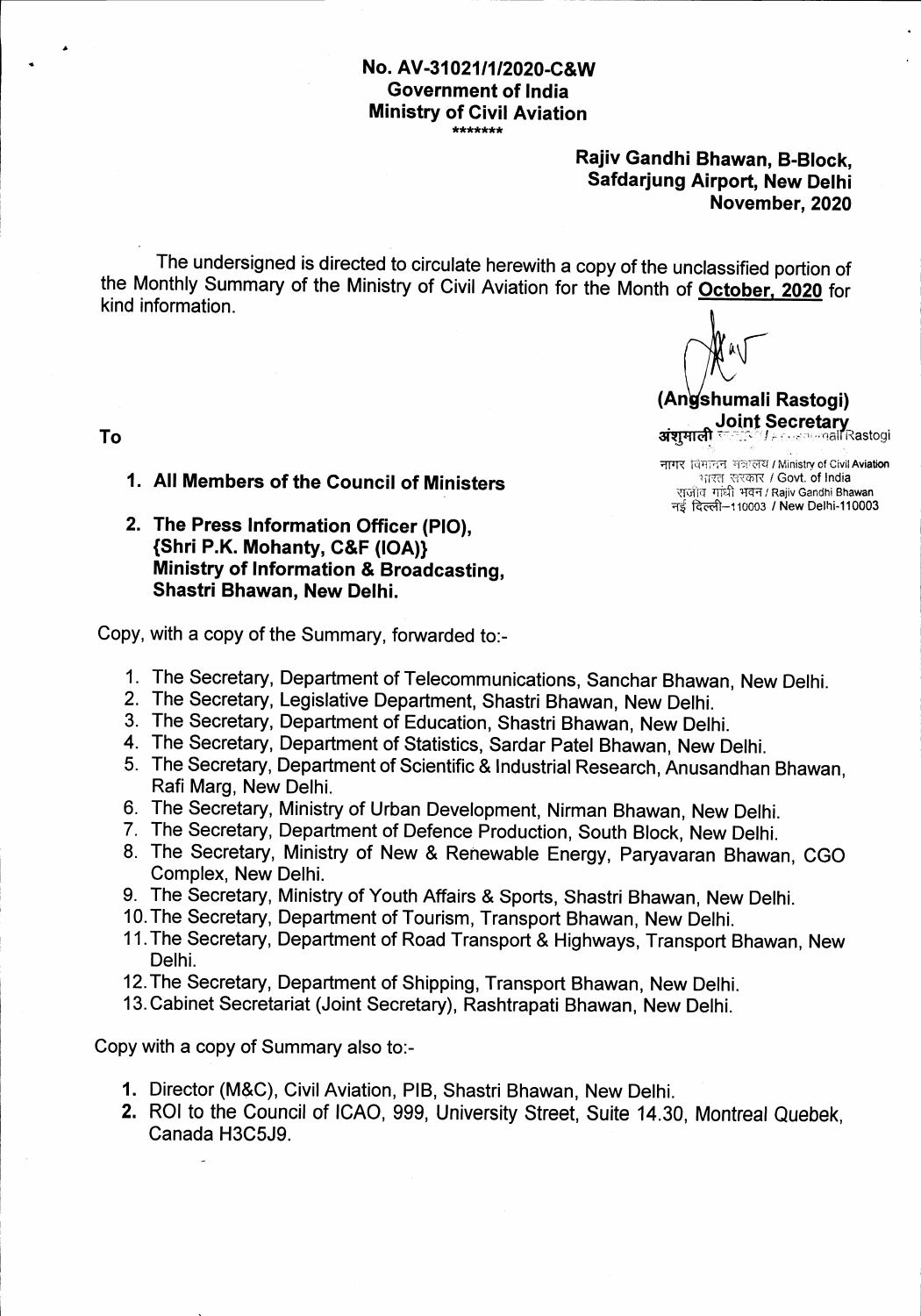# Detailed Monthly information for the month of October, 2020

lmportant Policy decisions taken and major achievements during the month:

### 1. MINISTRY OF CIVIL AVIATION

A. Inauguration of Water Aerodromes at Staute of Unity, Kevadia & Sabarmati River<br>Front and flagging off of first seaplane operations by Hon'ble Prime Minister :-

Hon'ble Prime Minister inaugurated two water aerodromes i.e. Statue of Unity, Kevadia & Sabarmati River Front on 31st October, 2020 and sea plane operations under RCS-UDAN between these two water aerodromes

# B. India to become hub for MRo Airframe

Investment in a 2-hangar base/heavy maintenance facility for narrow-bodied<br>aircraft tied up at Kochi Airport by a private MRO. Operations to be commenced by<br>November 2020. Indian airframe MRO capability now utilized by Ind

New business of aircraft parts harvesting has been taken up, and the parting of a grounded aircraft B-777-ER is being carried out by an Indian MRO.

New business of long-term aircraft storage-cum-maintenance contracted by an Indian MRO with a foreign airline, where under 02 aircraft have arrived in October 2020, and balance 06 aircraft would arrive by end-December 2020

# C. Airlifting agri-produce for better value realization for farmers.

In pursuance of the directions of Apex Group on Convergences under Krishi<br>Udaan Scheme, the first meeting of Focus Group on operationalization and<br>implementation was held in October 2020 when convergences on (i) air<br>transp

# D. Aircraft Leasing and Financing:

Two concrete proposals to set up operations in IFSC, Gift City, one from an Indian aviation company, and another from an Ireland-registered company which has experience of providing aircraft asset management services from

Along with participation of DGCA, IFSCA, and GIFT-City, the rules and<br>procedures for setting up a financing and leasing company at IFSC are being drafted.<br>The issues and deliverables have been identified for the two regula

E. Government of India, in exercise of the powers conferred under Rule 160 of the<br>Aircraft Rules, 1937, has granted conditional exemption from the provisions of the Rule 15A to various State-owned entities for use of drones. The details are as follows: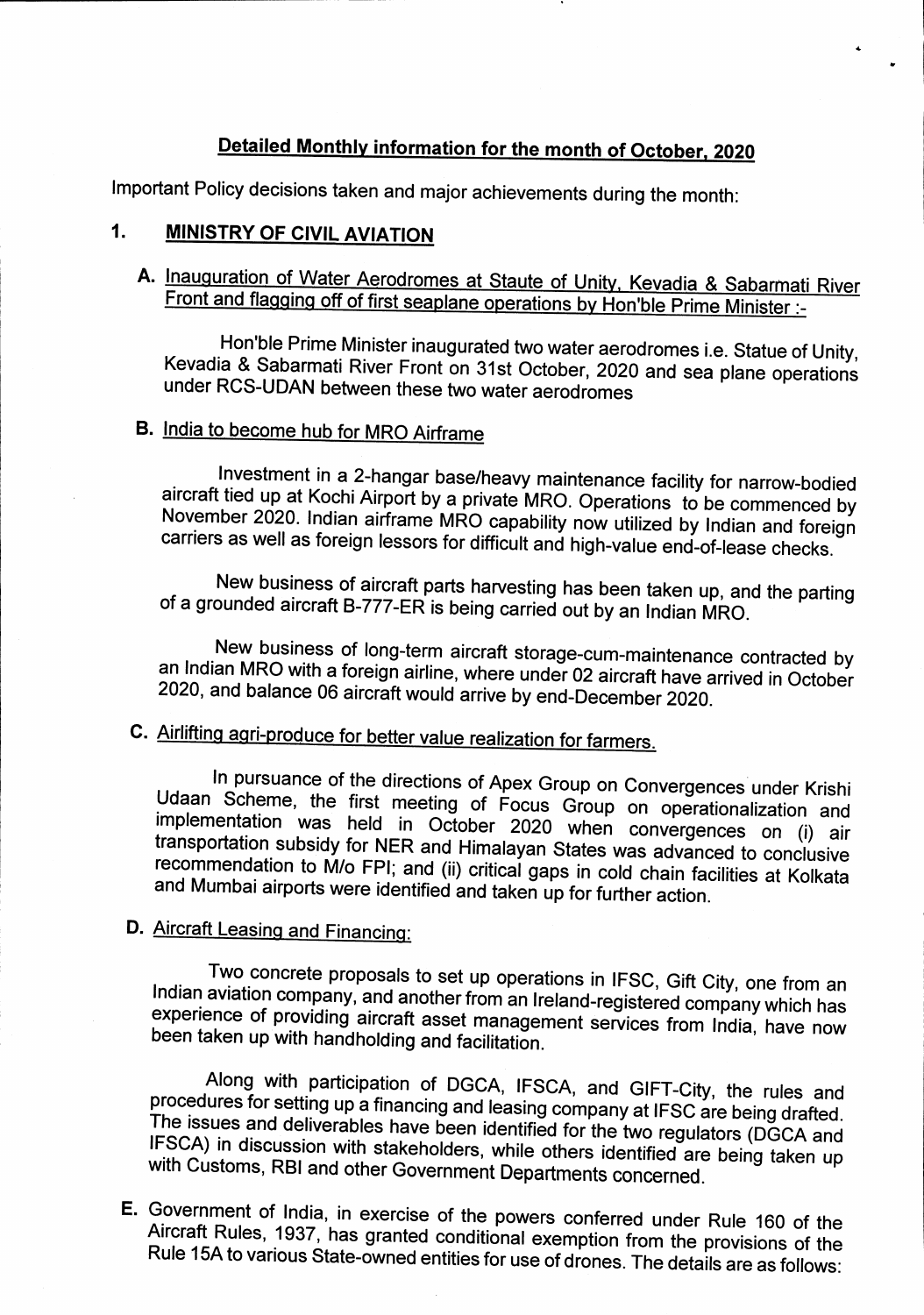- (i) Indira Gandhi Rashtriya Uran Akademi for drone training
- Odisha Mining Corporation Ltd. (OMCL) for aerial survey of mines. (ii)
- (iii) National Capital Region Transport Corporation (NCRTC) for data acquisitior for Delhi-
- (iv) Meerut Regional Rapid Transit System (RRTS) corridor.
- (v) Global Konnect Aviation Services Pvt. Ltd. for drone training
- (vi) National Thermal Power Corporation Limited (NTPC) for carrying out research and inspection activities at NTPC sites using drones.
- (vii) CEPT University for conducting iNUMBER project in Ahmadabad city using drones.
- F. Commencement of new RCS routes:

Two new RCS routes have commenced under UDAN in the month of October,2020 and 02 new Water aerodromes operationalized.

G. A 5-day leadership development program 'Op PRABAL' (Pilot batch) for officers of MoCA and seven associated organizations (DGCA, AAl, Air India Ltd., BCAS, PHL, AAIB, and AAICLAS) has successfully been organized at CISF MPRTC, Behror from 26-30 October 2020.

### DIRECTOR GENERAL OF CIVIL AVIATION (DGCA) 2.

- A. The following Regulations in important areas has been issues/revised by DGCA during the month of October, 2020:
	- Civil Aviation Requirement Section-9 Series-L Part-lll revised in the month of October 2O2O due Airports Authority of India was facing implementation issues: General requirements & experience requirements were amended to perform duties as Instructor/Examiner at Air Traffic Service Training Organisations/ Air Traffic Service Units. (i)
	- DGCA has issued regulations to impart Drone/RPAs training for Flying Training Organisations and other Organisations vide Civil Aviation Requirement Section 7 Series D Part VII and FTC 3 of 2020 dated 14th October 2020 (ii)
- 
- B.<br>(i) 382 Licenses / Ratings were issued including 01 FATA (Initial), 08 FATA (Extension) and 116 Endorsements.
	- (ii) 996- Total number of flight clearances issued (including tourist charter flights).
	- $\overline{f}$  (iii) 01 No. of new AOP (Air Operator Permit) issued to provide Non-Scheduled **Air Transport Service**
	- (iv) 01 No. of Non Scheduled Operating Permit re-certified as per CAP
	- $(v)$  09 No. of permission issued to import/local acquire aircraft issued.<br>(vi) 09 No. of aircraft endorsed on AOC of Scheduled Operator.
	-
	- (vi) 09 No. of aircraft endorsed on AOC of Scheduled Operator.<br>(vii) Approval granted to Airport Authority of India (AAI) AELTO/TS Approval granted to Airport Authority of India (AAI) AELTO/TSP-Guwahati.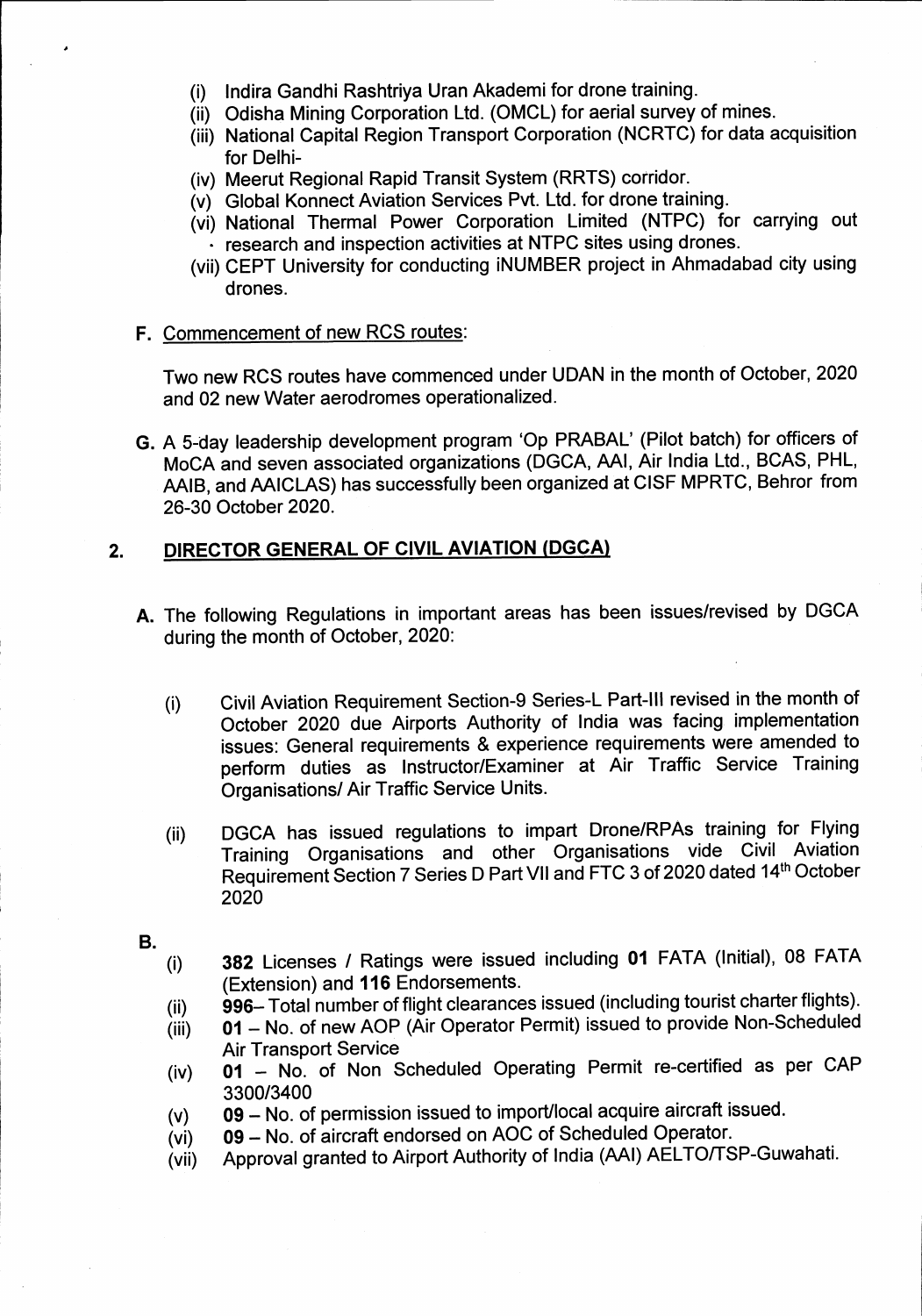C. (i) Type Acceptance issued to following Contracting State Type Certificates for following airplanes for operation of aircraft in India:

**Helicopter** 

- o Amendment to Type Acceptance status of M/s Airbus Helicopter Model MBB-BK117 D-2, has been accepted.
- 
- (ii) Provisional acceptance in respect of RPAS Models:<br>• Provisional acceptance of RPAS model No "DART" of M/s General Aeronautics Pvt. Ltd.

# D. The eGCA Project for development of eGCA application/solution:

eGCA project is being implemented in four phases. As on date, Phase 1 & Phase 2 services pertaining to Pilot Licensing, Medical Examination and Flight Training Organisation have been made live. Services of phase 3 & 4 related to other<br>DGCA functions are expected to be completed tentatively by this year end.

### **BUREAU OF CIVIL AVIATION SECURITY (BCAS)** 3.

- A. 05 Security Audit of airports carried out.
- **B. 01 Security Inspection of airports carried out.**
- c. 16 security Monitoring/surprise checks carried out.
- D. 09 Security tests carried out to test the efficiency of security system.<br>E. 02 Security Survey of airports carried out.
- 
- 
- F. 18 Security Vetting of airports carried out.<br>G. 23 Aviation Security training program conducted for 892 persons.
- H. 10 Approval of security program accorded to SOP/Private/NSOP/ Concessionaire/<br>Catering/RA/FFSP/GHA/FTO.<br>I. Status of implementation of e-Governance:
- 

| Total No. of files | <b>Total No. of e-files</b> |
|--------------------|-----------------------------|
| 13958              | 13958                       |

### 4.**AIRPORTS AUTHORITY OF INDIA (AAI)**

### A. Traffic Trend:

SEPTEMBER 2020<br>During the month of September, 2020, all Indian airports taken together During the month of September, 2020, all Indian airports taken together<br>handled 97.13 thousand aircraft movements (excluding General Aviation handled 97.13 thousand aircraft movements (excluding General Aviation<br>Movements), 8.45 million passengers and 239.01 thousand tonnes of freight.

(APRIL- SEPTEMBER) 2020-21<br>During the period of April-September 2020-21, all Indian airports taken together handled 319.60 thousands of aircrafts movements (excluding General Aviation Movements), 24.30 million passengers and 941.17 thousand tonnes of freight.

B. Work awarded for: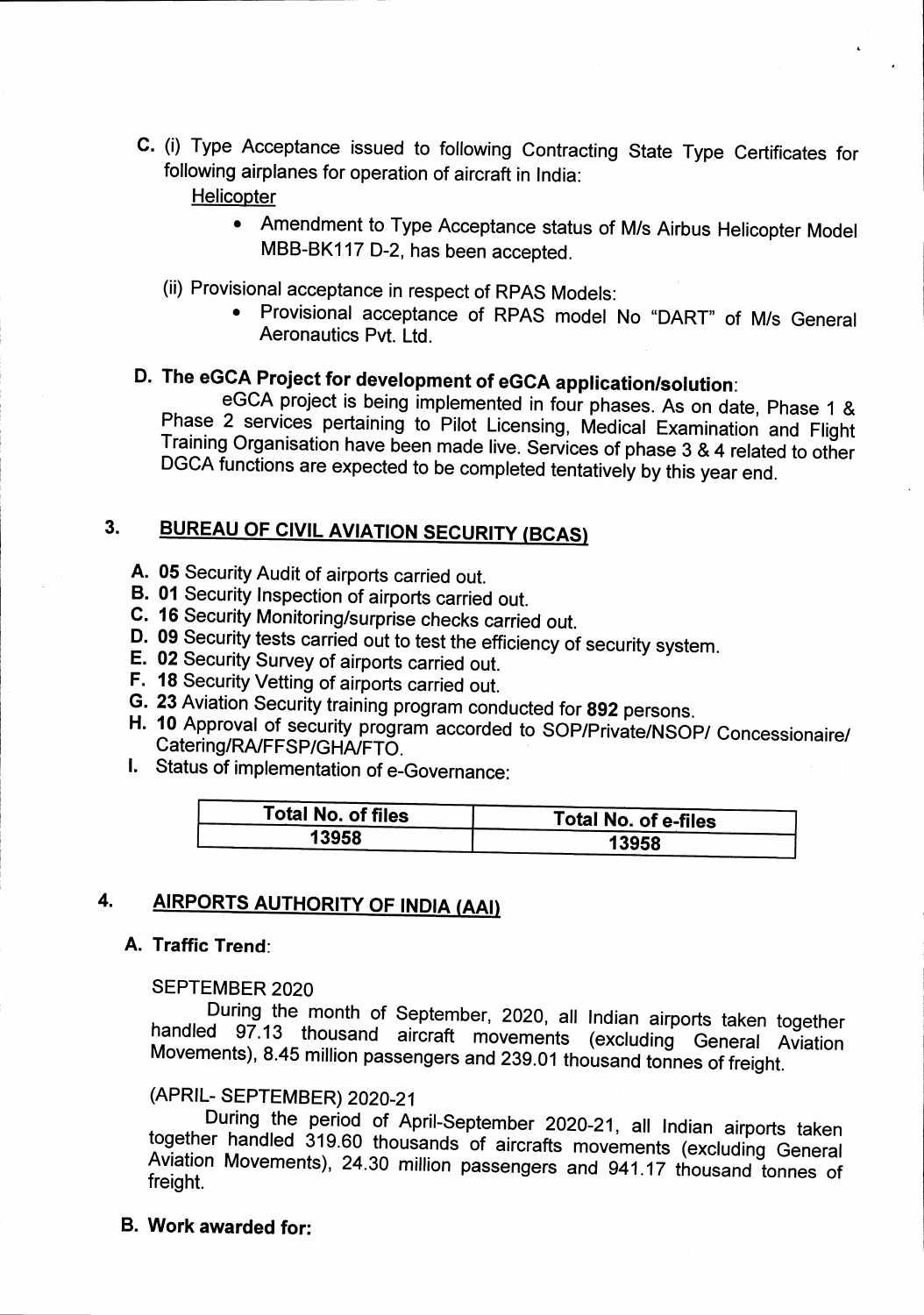- (i) Operation of PBBs and VDGS/AVDGS at Chennai, Kolkata, Goa and Srinagar Airports at a Date of cost of Rs. 15.65 Cr. on 07.10.2020.
- (ii) AICMC of 37 No. PBBs and VDGS/AVDGS at Chennai, Kolkata, Goa and Srinagar Airports at a Cost of Rs. 5.15 Cr. on 27.10.2020.
- (iii) Operation of 'Bukaka' make PBBs and VDGS/AVDGS at Various Airports at a cost of Rs. 14.09 Cr. on 06.10.2020.
- (iv) Appointment of consultant for obtaining Environment and CRZ Clearance for the work "Development of Agatti Airport, Agatti Island, Lakshadweep at a cost of Rs. 0.177 Gr. on 01.10.2020.
- (v) Raising/Reconstruction of Operational Wall in damaged stretches (Phase-II) at Begumpet Airport, Hyderabad at a cost of Rs. 12.59 Cr. on 14-10.2020.

### 5. Air lndia Ltd.

# A. Fleet percentage has been deployed by the airlines

Presently DGCA has allowed airlines to operate at 60% of domestic capacity. Air India is presently operating at approx 56% of pre covid capacity. This is due to additional slot constraints put in place by states like West Bengal, Maharashtra, Tamil Nadu etc. As on 05.11.2020, out of 77 A 320 family Aircraft, 47 (37 on domestic and 10 on international sectors) are deployed for flights and out of 47 Boeing family Aircraft, 22(03 on domestic and 19 on International) are deployed for flights.

Al Express is primarily an international budget airline, operating flights between India - Gulf and India - South East Asia. Currently Al Express operates with a fleet of 24 aircraft with an average block time of 154.5 hrs per day.

Alliance air is currently operating 15 of 18 aircrafts in its fleet and the fleet utilisation percentage is 83 percent.

# B. passenger Load Factor for the deployed fleet

|              |                        | Air India                             |      | <b>Air India Express</b>             | <b>Alliance</b><br>Air |
|--------------|------------------------|---------------------------------------|------|--------------------------------------|------------------------|
| <b>Month</b> | <b>Domestic</b><br>(%) | <b>International Domestic</b><br>(% ) | (%)  | <b>International Domestic</b><br>(%) | (%)                    |
| Oct-2020     | 55                     | 65                                    | 60.8 | 27.4                                 | 53                     |

### C. On Time Performance

| <b>Month</b> | <b>Alliance Air</b><br>Air India                                               |  |
|--------------|--------------------------------------------------------------------------------|--|
|              | <b>Domestic</b><br>Domestic International<br>(% )<br>$\sim$ (%)<br><b>1969</b> |  |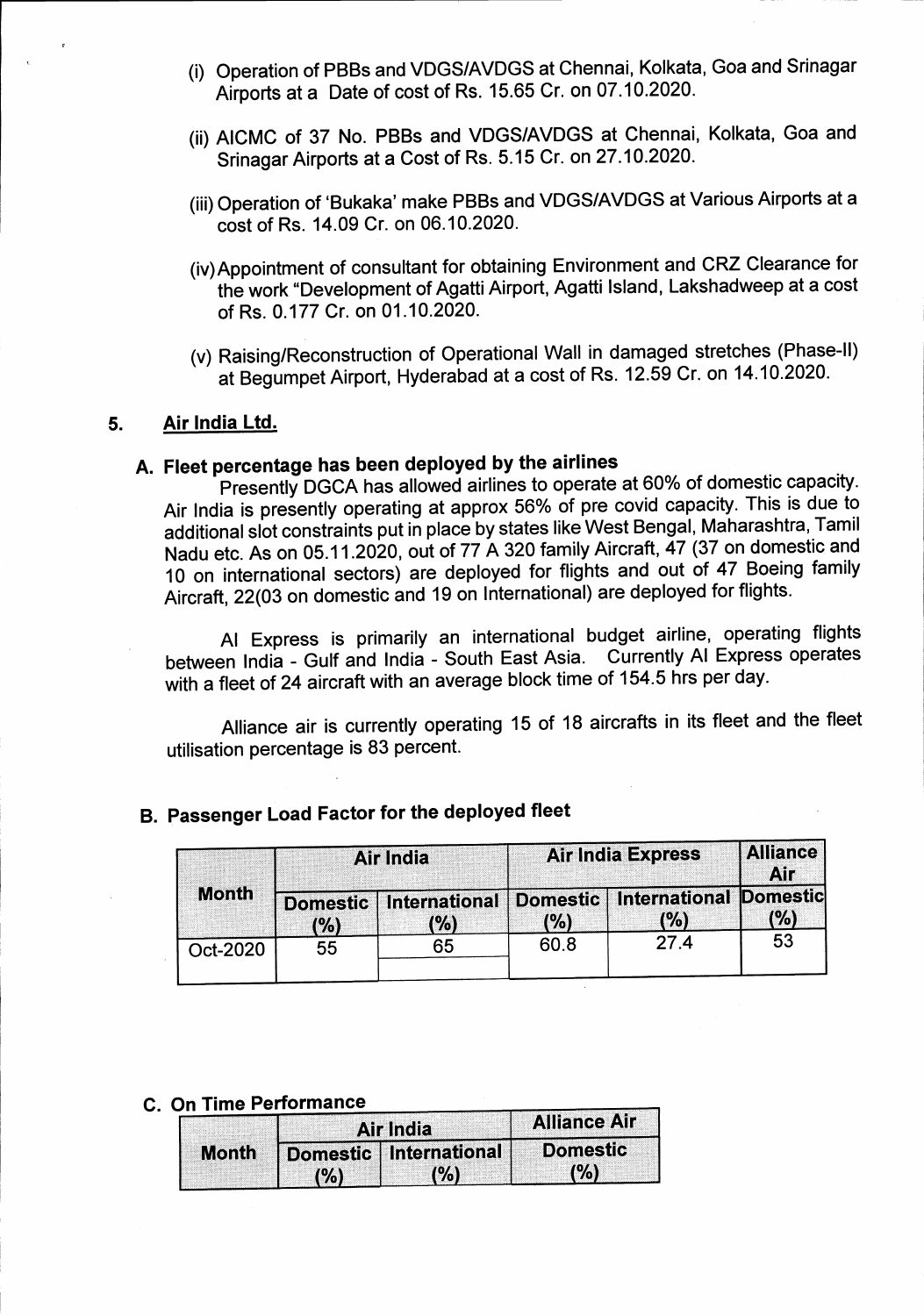| $\vert$ Oct-2020 $\vert$ | 96.9 | 92.9 |  |
|--------------------------|------|------|--|

# D. Vande Bharat Mission:

(i)  $\overline{\text{Air India Ltd}}$ : The detail of flights operated under Vande Bharat Mission by Air India Ltd and Air India Express in the month of October 2020:

| Number of<br>From<br><b>Flights</b>  | Passenger<br><b>Carriage to</b><br>India |
|--------------------------------------|------------------------------------------|
| Australia<br>7                       | 1028                                     |
| Bahrain<br>19                        | 2643                                     |
| Cambodia<br>1                        | 160                                      |
| Canada<br>27                         | 4724                                     |
| China<br>$\overline{1}$              | 261                                      |
| France<br>10                         | 1750                                     |
| Germany<br>10                        | 1524                                     |
| Hong Kong<br>4                       | 223                                      |
| <b>Israel</b><br>1                   | 195                                      |
| Japan<br>3                           | 491                                      |
| $\overline{\mathbf{1}}$<br>Kenya     | 61                                       |
| Kuwait<br>15                         | 2015                                     |
| <b>Maldives</b><br>4                 | 468                                      |
| $\frac{2}{3}$<br>Myanmar             | 334                                      |
| Nigeria                              | 614                                      |
| Oman<br>26                           | 2617                                     |
| Qatar<br>$rac{3}{7}$                 | 294                                      |
| Saudi Arabia                         | 901                                      |
| Singapore<br>10                      | 1928                                     |
| Sri Lanka<br>$\frac{2}{2}$           | 303                                      |
| <b>Thailand</b>                      | 397                                      |
| <b>United Arab</b><br>90<br>Emirates | 12172                                    |
| United<br>97<br>Kingdom              | 11409                                    |
| <b>United States</b><br>99           | 16008                                    |
| Total<br>444                         | 62520                                    |